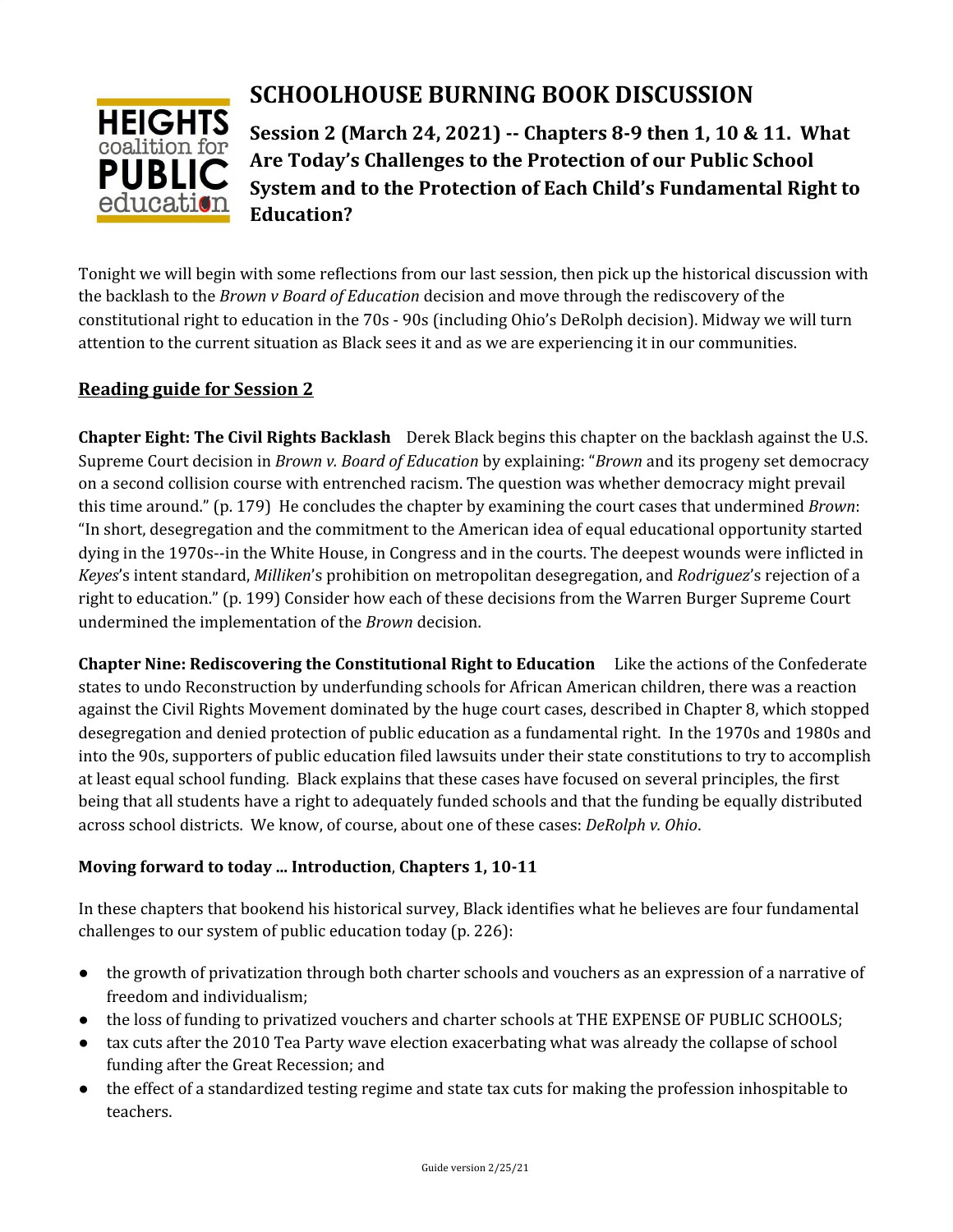Has he identified the primary challenges or are there others that concern you? How many of these challenges affect our schools in Ohio today?

**Introduction and Chapter One: The Current Crisis** Derek Black writes: "The assault on public education today is broader than that of the past. Past assaults were foremost about race, and although race remains part of today's story, the primary rallying cry is against public education itself." (p. 21) Where are today's threats against public education coming from? How did some of this emerge during both Arne Duncan's and Betsy DeVos's tenures as U.S. Secretary of Education? Who are some of the wealthy entrepreneurs Black mentions who are funding the assault on government and on public education?

**Chapter Ten: Through History's Eyes and Chapter Eleven: Final Thoughts** Derek Black describes our seeming rhetorical incapacity to define the purpose of public education: "Increasingly missing, if not entirely absent is any discussion of education's purpose and values--reinforcing democracy and preparing citizens to participate in it. What they miss is that charters and vouchers, for instance, involve an entirely different set of premises about education--and for that matter an entirely different set of premises about government." (p. 233) Perhaps that is why the cover of Black's book depicts a broken American flag?

However, many public school parents do understand the value of public schools as an essential institutional embodiment of a democratic society. In what way might we articulate this more strongly?

Derek Black describes the Red4Ed teachers strikes that swept the country in 2018-2019: "In 2018, teachers finally reached their breaking point and started talking about strikes and walkouts. Media attention then helped educate the general public on what had happened to public education funding and the teaching profession over the past decade. In that environment, public education advocates who had long pointed out the damage privatization was doing, saw their concerns gain traction." (pp. 244-245) What did these strikes teach America about the conditions in public schools? In the future, how can parents and advocates help teachers expose the meaning for public schools of funding shortages due to tax cuts and the diversion of funding to privatization?

### **Questions for Discussion for Chapters 8-9 and 1, 10-11**

1. What are some of the ways the U.S Supreme Court's decisions in *Keyes v. School District No. 1*, *Milliken v. Bradley*, and *San Antonio v. Rodriguez* continue to drive racial segregation and educational inequality across our nation's public schools today? What are some of the ways advocates have fought back against injustice in state courts under the provisions of their state constitutions? Why have states never fully acted to protect the rights of all children?

#### **Ground Rules for Table Discussions**

- We do not have to agree -- just gain a deeper understanding of the book and one another.
- Listen actively and make sure everyone has a chance to speak.
- ٠ Give people patience and the benefit of the doubt.
- Listen from your own experience and avoid generalizing. ("I" instead of "they," "we," and "you.")
- 2. Even though we have strong protection of public education in our Ohio constitution, what are some of the factors in our state that have prevented (in *DeRolph v. Ohio*, for example) the provision of adequate school funding, equitably distributed? Do you think Derek Black has identified the primary challenges or are there others that concern you? How many of these challenges affect our schools in Ohio today?